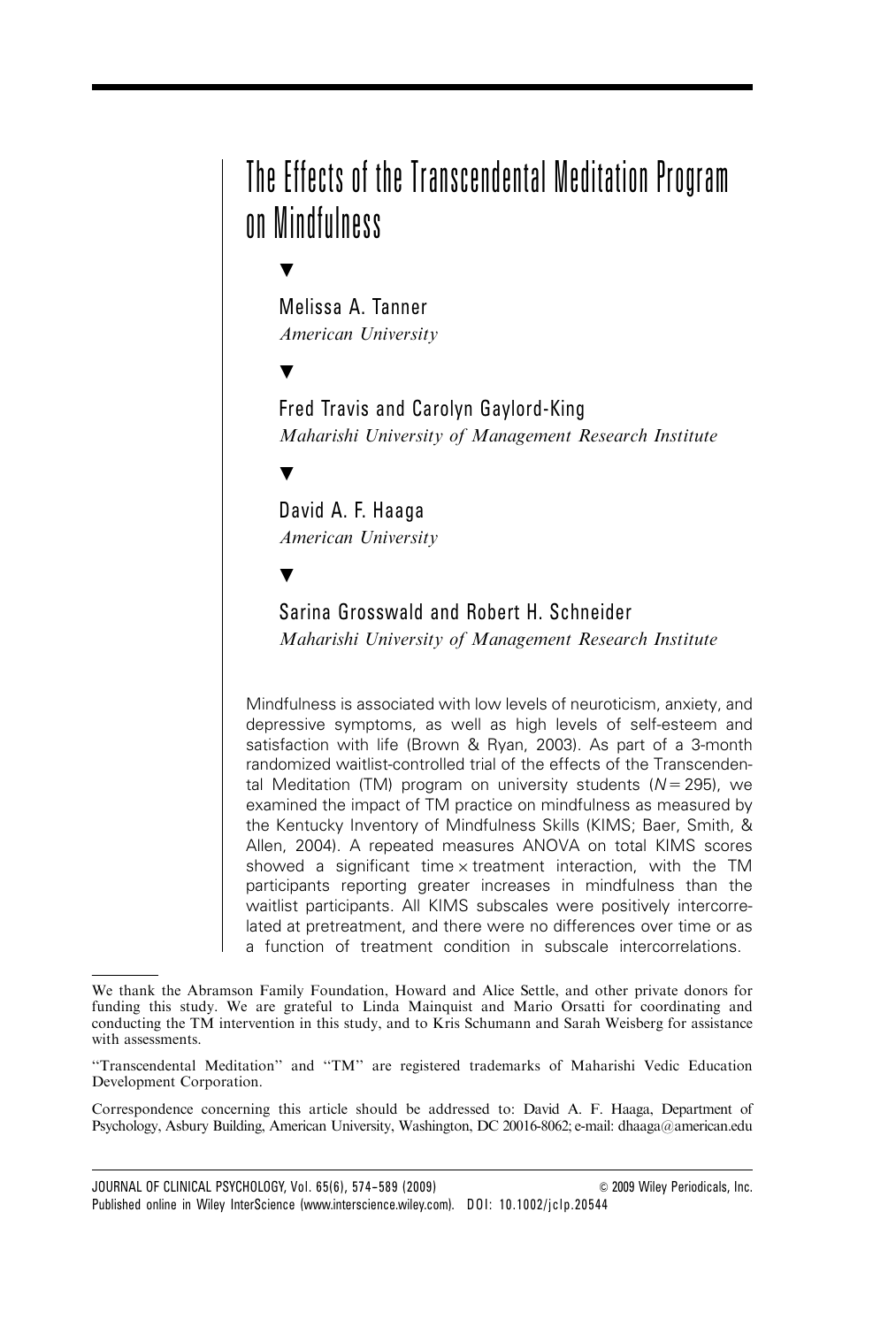Therefore, previously published findings of a positive correlation between subscales measuring the skills of observing and acceptingwithout-judgment one's inner experiences only among those with meditation experience may have reflected a self-selection effect rather than a change in the relation of these mindfulness components resulting directly from meditation practice. © 2009 Wiley Periodicals, Inc. J Clin Psychol 65: 574–589, 2009.

Keywords: Transcendental Meditation; mindfulness; acceptance; Kentucky Inventory of Mindfulness Skills

# Introduction

Mindfulness may be thought of as ''focusing one's attention in a nonjudgmental or accepting way on the experience occurring in the present moment'' (Baer, Smith, & Allen, 2004, p. 191). Several psychosocial interventions intended to increase mindfulness have been studied. Mindfulness-based stress reduction (MBSR; Kabat-Zinn, 1982), for example, teaches patients to practice awareness and acceptance of their present experience. Mindfulness-based stress reduction practice is reported to improve various aspects of mental and physical health (e.g., Kabat-Zinn, Wheeler, Light, & Cropley, 1998), including in nonclinical samples (e.g., Shapiro, Astin, Bishop, & Cordova, 2005). A program integrating mindfulness meditation with aspects of cognitive therapy appears helpful in preventing recurrence of major depression (Teasdale et al., 2000). Dialectical behavior therapy (Linehan, 1993) incorporates mindfulness as a core component and has proven more helpful than treatment as usual for people with borderline personality disorder in multiple clinical trials (Linehan & Dexter-Mazza, 2008).

Clearly, there could be a variety of ways to achieve greater mindfulness, and it is an empirical question which practices have such an effect. In the research reported in this article, we tested whether the practice of Transcendental Meditation (TM) would increase mindfulness as measured by a standardized self-report test. Transcendental Meditation practice, introduced to the West by Maharishi Mahesh Yogi (Roth, 1994), has shown promising results in reducing trait anxiety (Eppley, Abrams, & Shear, 1989), hypertension (Rainforth et al., 2007), substance abuse (Alexander, Robinson, & Rainforth, 1994), and cardiovascular disease and mortality (Schneider et al., 2005; Walton et al., 2002) among other medical and behavioral problems.

The experience central to effects of the TM program, the experience of ''Transcendental Consciousness'' (Bloomfield, Cain, & Jaffe, 1975), appears to be related to mindfulness as described by Baer et al. (2004). The four mindfulness skills identified by Baer et al. (2004)—observing, describing, acting-with-awareness, and accepting-without-judgment—can be seen as byproducts of the experience of transcendental consciousness during TM practice, as hypothesized below.

Maharishi posits that observation is heightened through transcendental consciousness. He explains that through the practice of TM, the mind not only ''sees all the changing phenomena of the world—movement and play of light and shadow, form and color, all the drama of life'' (Forem, 1974, p. 33), but is also able to turn inward and see itself (Maharishi, 1969). The ability to describe the content of one's mind also seems likely to be improved by TM practice. Heightened sense of self, a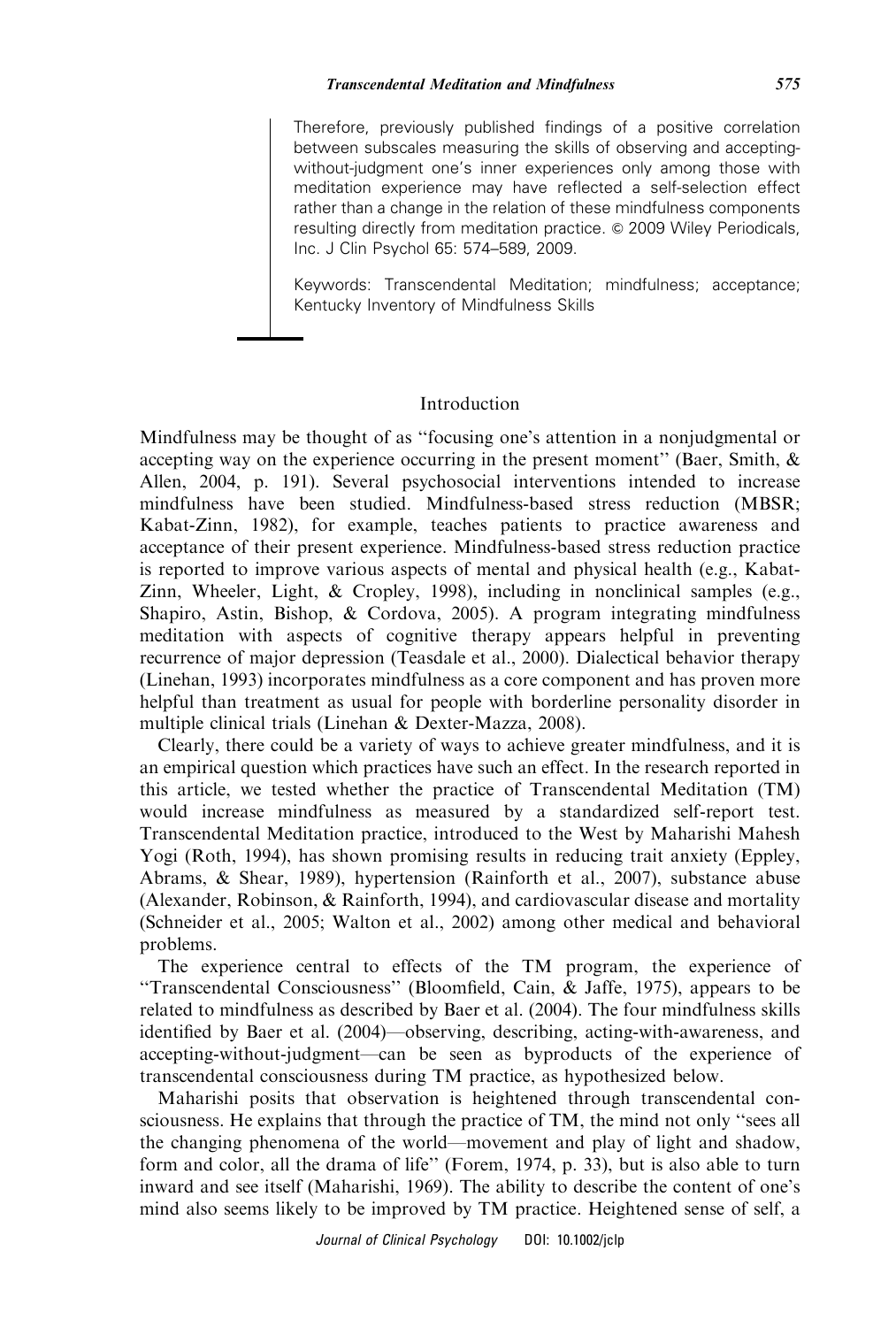proposed byproduct of transcendental consciousness, would presumably have an impact on the ability to describe subjective experience (Travis, Arenander, & DuBois, 2004).

The facet of acting with awareness may be the byproduct that develops spontaneously from the experience of transcendental consciousness, as transcendental consciousness is the epitome of awareness. According to Maharishi, ''through the process of transcendental meditation, human awareness is open to its full potential'' (as cited in Roth, 1994, p. 37). Finally, acceptance-without-judgment is implied by the TM approach to thoughts that arise during meditation. According to Bloomfield et al. (1975), ''thoughts during meditation are never an indication of unsuccessful meditation, but rather the experiential artifact of the beneficial result of deep rest'' (p. 25). Instead of being considered distracting or off-putting, these thoughts are accepted as a normal byproduct of meditation.

Despite this apparent fit between mindfulness skills and the TM goal of fostering transcendental consciousness, to date there are no published studies evaluating the effect of learning and practicing TM on any standardized measure of mindfulness. Accordingly, in the context of a randomized waitlist controlled trial of the TM program in a nonclinical sample of university students, we tested whether TM participants would show over a period of 3 months an increase in mindfulness, as reflected in scores on the Kentucky Inventory of Mindfulness Skills (KIMS; Baer et al., 2004).

A second aim of this study was to explore the implications of an interesting result reported by Baer et al. (2004) in the process of developing the KIMS. In a large sample (mainly nonpatient undergraduate students, but also including patients with borderline personality disorder), KIMS subscales indexing two mindfulness skills (observe and accept-without-judgment) were negatively correlated (Baer et al., 2004, Study 2). The authors hypothesized that different results would be obtained if the KIMS were administered to a group of meditators, who should be more accustomed to devoting attention to emotions and other experiences in an accepting or nonjudgmental fashion. Supporting this hypothesis, exploratory factor analysis of items from several self-report measures of mindfulness (Baer, Smith, Hopkins, Krietemeyer, & Toney, 2006) yielded five factors. Of these, only the observe factor failed to load on a second-order mindfulness factor in a confirmatory factor analysis conducted on a new sample of undergraduate students. However, when the findings from two samples of undergraduate students were reanalyzed separately among (a) students with at least some meditation experience and (b) students with no meditation experience, the results diverged. In the sample with meditation experience, the observe factor did load significantly on the overall mindfulness factor, and observe correlated positively with accept-without-judgment (Baer et al., 2006).

Taken together, the research by Baer and colleagues suggests that observing one's thoughts and feelings is somewhat incompatible with nonjudgmental acceptance of them in unselected samples, but that these two aspects of mindfulness are linked among meditators. What is not clear is whether a positive correlation of observe and accept-without-judgment facets of mindfulness among meditators reflects a result of meditation practice or a result of self-selection. That is, it may be that people for whom observe and accept-without-judgment skills tend to go together may be the ones drawn to meditation in the first place as an enjoyable practice.

To try to distinguish between these possible explanations of the results of Baer et al. (2004, 2006), we measured KIMS subscale scores at pretest and posttest, among the waitlist subsample and the TM subsample of our study. If the practice of Transcendental Meditation spontaneously results in breaking the link between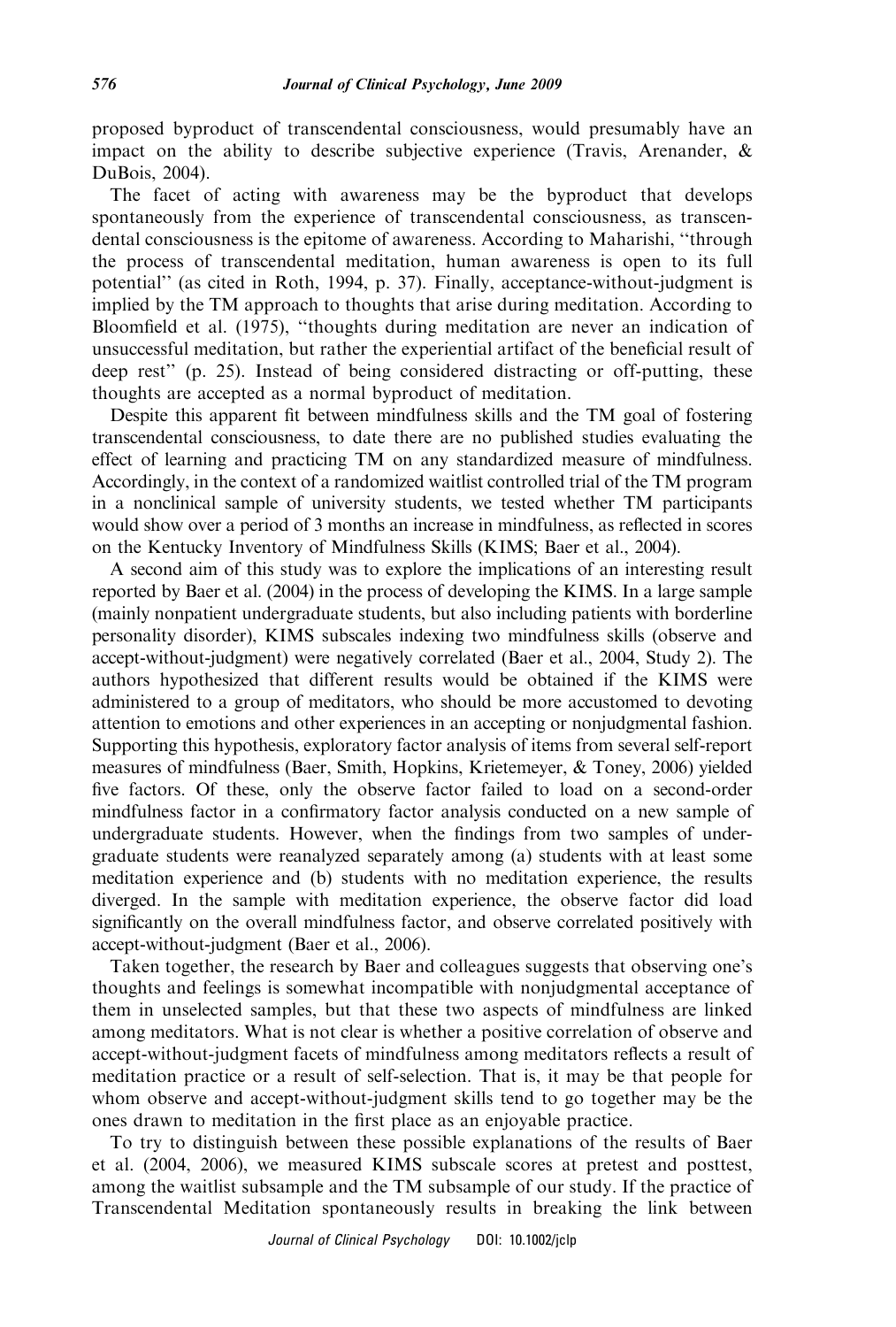observation and judgment, then the TM participants (not waitlist) should show a more positive correlation between observe and accept-without-judgment at posttest. If instead the Baer et al. result reflects self-selection (i.e., those who can observe their thoughts without judging them are more drawn to meditation practices), then (a) there should be no difference between pretest and posttest KIMS intercorrelations; (b) there should be no difference between TM and waitlist groups at posttest in KIMS intercorrelations; and (c) KIMS intercorrelations at pretest should be more positive in our TM-seeking sample than in Baer et al.'s unselected student sample.

In summary, we examined two major issues. First, does TM instruction increase mindfulness? Second, is a positive correlation between mindfulness skills of observing one's thoughts and accepting-without-judgment a preexisting characteristic of samples interested in meditation, or is it an effect of meditation instruction itself? We addressed both issues in the context of a randomized controlled trial of TM practice compared to waitlist control.

#### Method

#### Participants

Participants were students from universities in the Washington, DC area who responded to advertisements, newspaper stories, flyers posted on campuses, or public presentations concerning a study of the effects of the Transcendental Meditation program on brain functioning, cognitive development, and health. Effects of TM practice on the measures apart from mindfulness, will be reported separately. The study was conducted at American University in collaboration with Maharishi University of Management and was approved by the institutional review boards of both institutions.

Participants had to meet the inclusion criteria of (a) being an undergraduate or graduate student and (b) being enrolled in school through August 2006 (study enrollment began in January 2006 and continued to July 2006, with posttesting completed November 2006). Forty-eight prospective participants were excluded for one or more of the following reasons: (a) systolic blood pressure over 140 or below 90 mm Hg, (b) diastolic blood pressure over 90 or below 60 mm Hg, (c) history of hypertension, (d) history of coronary heart disease, (e) history of hypoglycemia, or (f) history of chronic fainting. The blood pressure criteria were based on American Heart Association definitions of hypertension and hypotension.<sup>1</sup> With the exception of the exclusion criteria listed above, the participants were not selected on the basis of having, or not having, any psychological or medical disorder.

There were 295 eligible participants who provided informed consent, were randomized to a treatment condition, and completed pretesting. The sample size was not based on a preliminary statistical power analysis, but rather on making participation available to as many students as possible given funding and time constraints. Of the 295 randomized participants, 8 failed to complete the KIMS in full at pretest and were excluded from the main data analyses, leaving a pretest

<sup>&</sup>lt;sup>1</sup>The medical exclusion criteria were implemented at the request of the American University IRB, based on its concerns that (a) participants with hypertension or other coronary heart disease risk factors might forego conventional medical treatment in the hope that the TM program would be sufficient for them, and (b) participants with hypotension, a history of fainting, or hypoglycemia might faint during meditation if their blood pressure decreased too much. We encountered no such adverse events during the study and are not aware of any reports of them in the literature.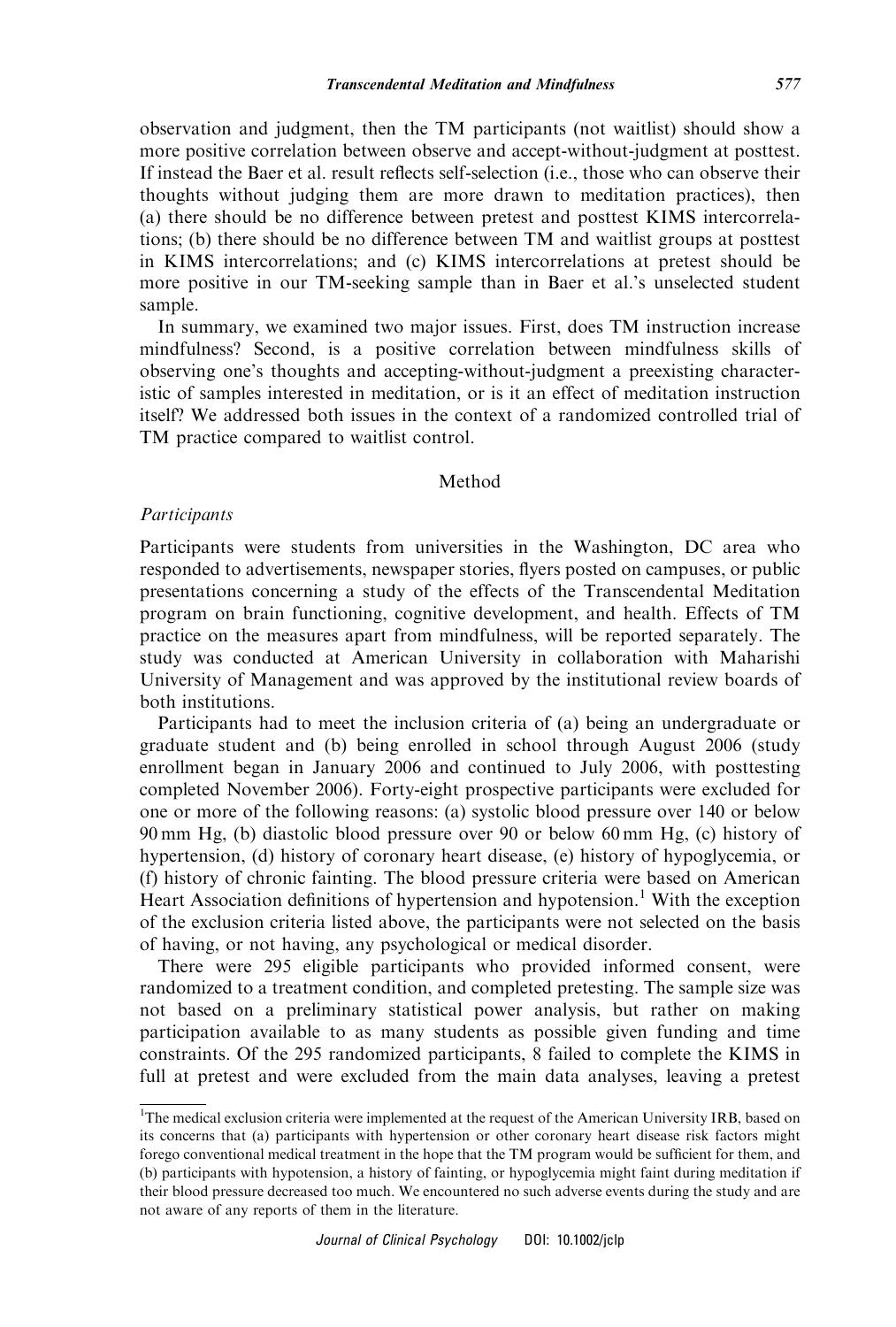| ۰.<br>$\sim$ | P.<br>× | I<br>$\sim$ |
|--------------|---------|-------------|
|              |         |             |

| Characteristic                      | TM group $(N = 142)$ | WL group $(N = 145)$ |
|-------------------------------------|----------------------|----------------------|
| Mean age (SD)                       | 26.35 (8.88)         | 26.35(9.20)          |
| <b>Sex</b>                          |                      |                      |
| Male $n$ $\left(\frac{9}{6}\right)$ | 56 (39%)             | 57 (39%)             |
| Female $n$ (%)                      | $86(61\%)$           | 88 $(61\%)$          |
| Race/ethnicity                      |                      |                      |
| African American $n$ (%)            | 22(15%)              | 24(17%)              |
| Hispanic $n$ (%)                    | $3(2\%)$             | 10(7%)               |
| Asian American $n$ (%)              | $6(4\%)$             | $15(10\%)$           |
| Caucasian $n$ (%)                   | 96(68%)              | $89(61\%)$           |
| Other $n$ (%)                       | $15(11\%)$           | 7(5%)                |

Table 1 Demographics

*Note.* TM = Transcendental Meditation;  $WL =$  waitlist.

sample of 287. Demographic characteristics of the pretest sample, separately by treatment condition, appear in Table 1.

## Measures

The Kentucky Inventory of Mindfulness Skills. The Kentucky Inventory of Mindfulness Skills (KIMS; Baer et al., 2004) is a 39-item self-report questionnaire with four subscales: observe (a sample item is ''I notice when my moods begin to change''), describe (''My natural tendency is to put my experience into words''), actwith-awareness (''When I'm reading, I focus all my attention on what I'm reading''), and accept-without-judgment (''I make judgments about whether my thoughts are good or bad'' [reverse scored]). Respondents rate the extent to which they endorse each item on a 5-point Likert-type scale  $(1 = never \ or \ very \ rarely \ true, 5 = very \ often)$ or always true).

Content validity for the KIMS was established by asking expert raters to evaluate candidate items on quality (clarity, lack of bias, lack of offensiveness), and goodness of fit with the intended mindfulness skill. On a scale from  $1 (poor)$  to  $4 (excellent)$ , the average quality rating was 3.64, and the average goodness of fit rating was 3.61 (Baer et al., 2004). Responses from one large undergraduate student sample were used to select items based on ensuring internal consistency reliability while minimizing redundancy. The resulting 39-item scale was administered to a second sample of students. Internal consistency was high (subscale alpha coefficients to .76 to .87). Supporting construct validity of the measure, KIMS scores correlate positively with openness to experience, emotional intelligence, and self-compassion, and negatively with neuroticism, thought suppression, alexithymia, and dissociation (Baer et al., 2006).

# Adherence

Adherence to the TM technique was measured via self-report at posttesting among those who had received TM instruction. Participants were asked to describe the regularity of their practice of the TM technique over the preceding week (not at all, less than once/day, once a day, or twice a day). Participants reporting having practiced once a day or twice a day were considered adherent.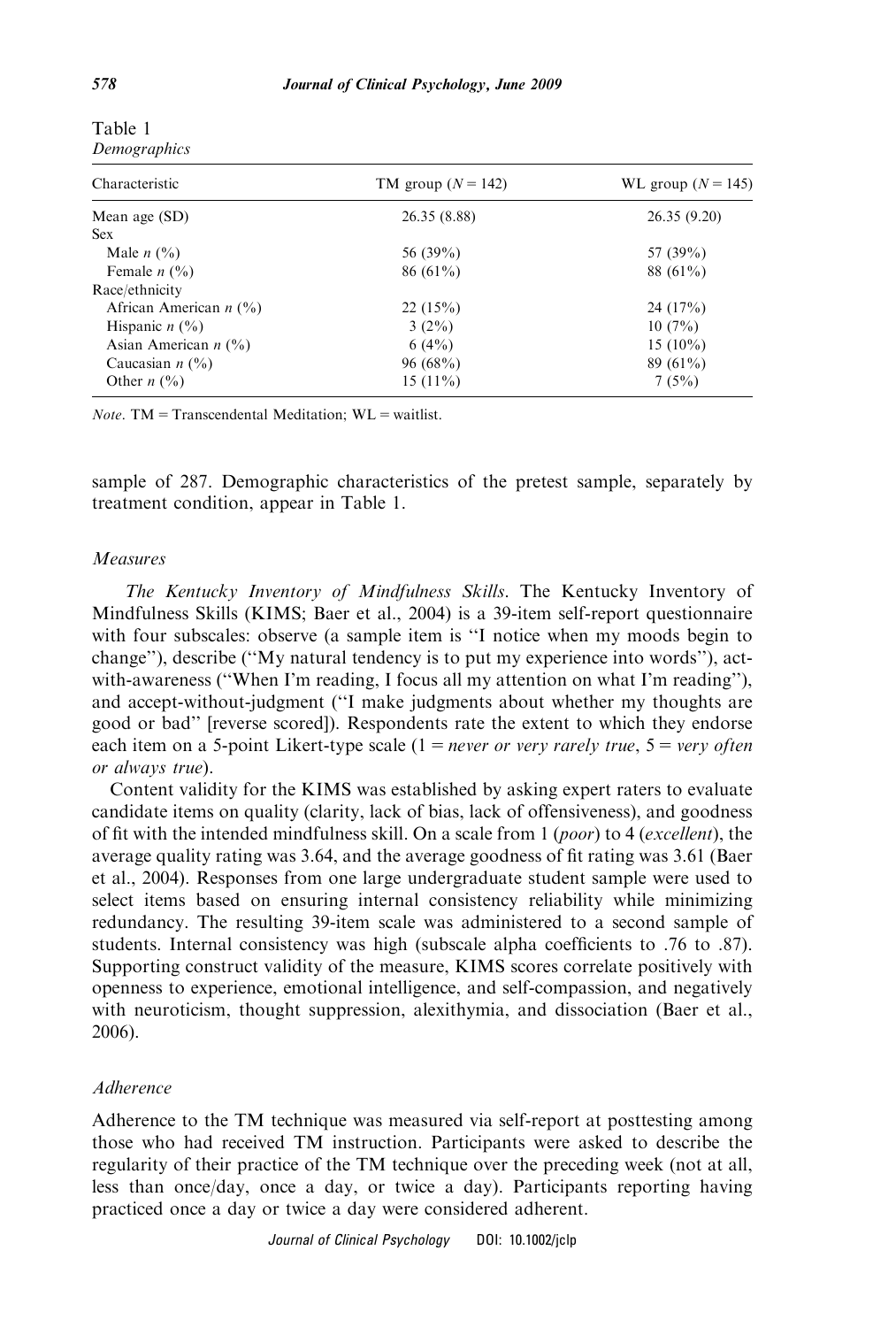# Procedure

Students who expressed interest in the study were scheduled for small group informational and testing sessions of about 1 hour and 15 minutes at baseline. At this session, a member of the research staff gave an overview of what the study would involve, and a member of the TM instructional staff gave a brief description of the TM program and answered any questions students might have about it. At this point, students who were interested in enrolling in the study were given detailed information about study procedures, risks, and benefits, and completed individual written informed consent with a member of the research staff.

After a 5-minute rest period, prospective participants had their blood pressure taken three times, a minute apart. The average of these three readings was used to determine eligibility for the study. Participants also completed the KIMS, demographic and medical history measures, and several other self-report measures and cognitive ability tests not relevant to this report.

Participants who met the study criteria were randomly assigned by the study statistician at Maharishi University of Management to the two treatment arms using the random blocks method, stratifying on gender and attention-deficit/hyperactivity disorder (ADHD) status (self-report of having received this diagnosis). The schedule of treatment group allocations was concealed by the statistician, with individual treatment group assignments revealed only when study participants completed baseline testing and were ready to commence treatment. The ADHD stratification was for the purposes of a separate substudy; 25 participants indicated that they had been diagnosed with ADHD.

Participants paid a reduced course fee of \$50 at the beginning of TM instruction, and were paid \$25 for each assessment session completed. Assessments were conducted at baseline (pretest) and again approximately 3 months later (posttest) by research assistants masked to treatment condition. After the posttest evaluation, waitlist participants were offered TM instruction. During the 3-month interval between pretest and posttest, project staff had no contact with waitlisted participants.

Intervention: Transcendental Meditation instruction. The TM technique is described as a simple, natural, and effortless technique practiced for about 20 minutes, twice a day, while sitting comfortably with the eyes closed (Roth, 1994). Transcendental Meditation is intended to take the mind from active levels of thinking to the state of least mental activity. This experience of restful alertness—full self-awareness devoid of customary mental content—is called transcendental consciousness (Maharishi, 1969; Travis & Pearson, 2000; Travis & Wallace, 1997). The practice of TM is not intended simply as a relaxation method—it also promotes increased alertness.

The TM technique is taught in a series of seven standardized steps (Roth, 1994), as follows:

- 1. A 90-minute introductory lecture offers a review of previous scientific research on the TM program and a vision of possible benefits through regular practice.
- 2. A 90-minute preparatory lecture offers a review of the mechanics and origin of the TM technique. Each of these first two steps of instruction is conducted in a group setting. In our study, the preparatory lecture followed the introductory lecture by as short a time as 1–2 days, but sometimes as long as a couple of weeks, depending on participants' schedules.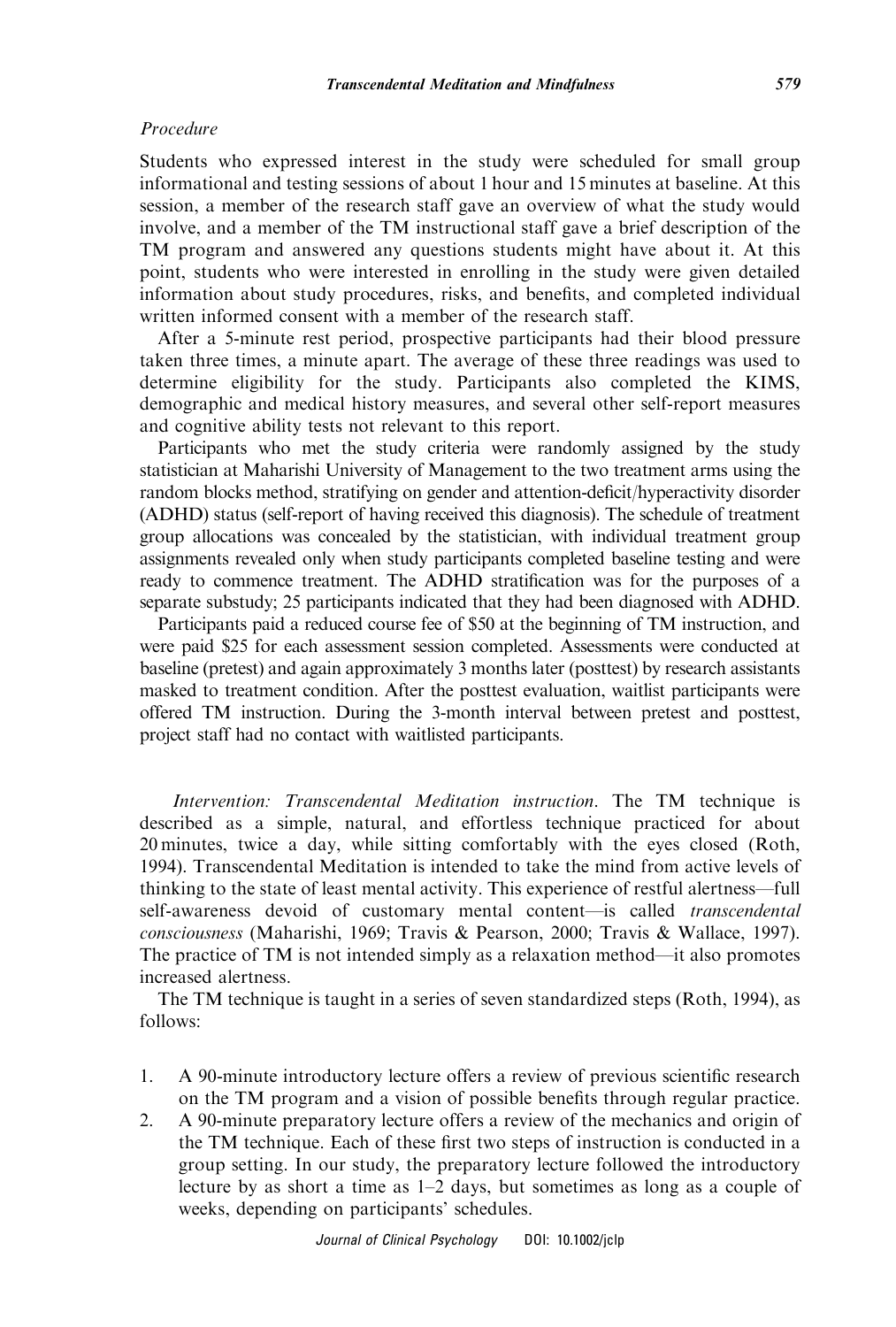- 3. A one-on-one personal interview was conducted immediately following the preparatory lecture. In this 10-minute interview, the TM instructor gathers basic information from the student to aid with the personalization of instruction.
- 4. A one-on-one personal instruction meeting of about 90 minutes is the next step in learning the TM technique and in our study took place within a day or two after the personal interview (step 3).
- 5–7. Personal instruction is followed by three 90-minute ''checking'' sessions on consecutive days, beginning in our study the day after personal instruction. These sessions are held in groups, and in our study the group consisted of everyone who had received personal instruction the same day. On the first day of checking, verification of the correctness of TM practice and further instruction take place. The goal of the second day of checking is the understanding of the mechanics of the TM technique from personal experiences. Finally, the goal of the third day of checking is the understanding of the mechanics of development of higher states of wellness and health through the TM program.

Upon completion of this seven-step basic instruction sequence, the student was invited to attend individual meetings with the TM instructor to check on the mechanics of the TM practice. These meetings, of about 30 minutes each, were held weekly for the first month after the basic course, then monthly thereafter. Finally, weekly (group) knowledge meetings were available for those who were interested.

Instructors. Two very experienced instructors (one woman, one man) taught the TM technique to participants. Each had been practicing the TM technique for over 35 years at the time the study was conducted. Each was initially certified as a TM teacher in the early 1970s by Maharishi Mahesh Yogi after a 6-month in-residence, fulltime training period with him. Both instructors have completed numerous advanced training courses for TM teachers and were recertified as TM teachers in 2005.

#### Results

# Attrition, Missing Data, and Adverse Events

Of the 295 randomized participants, 8 failed to complete the KIMS in full at pretest and were excluded from the main data analyses, leaving a pretest sample of 287. Two hundred ten participants (71% of those randomized; 114 in the waitlist condition, and 96 in the immediate TM condition) completed the posttesting session, but 15 of these omitted at least part of the KIMS and were therefore excluded from analyses involving measured posttest data. Completers and attriters did not differ significantly on the variables of mean pretreatment KIMS scores, sex, race, or age. No adverse events were reported in either condition at any time during the study.

#### Effects of Transcendental Meditation Instruction on Mindfulness

To address our first main research question, whether TM instruction increases mindfulness, we conducted a repeated measures analysis of variance, with treatment condition (immediate TM instruction vs. waitlist) as a between subjects factor, with repeated measures on time (pretest, posttest), and with KIMS total scores as the dependent measure. As planned from the outset of the study, this analysis was conducted both on an intent-to-treat basis, with last observation carried forward for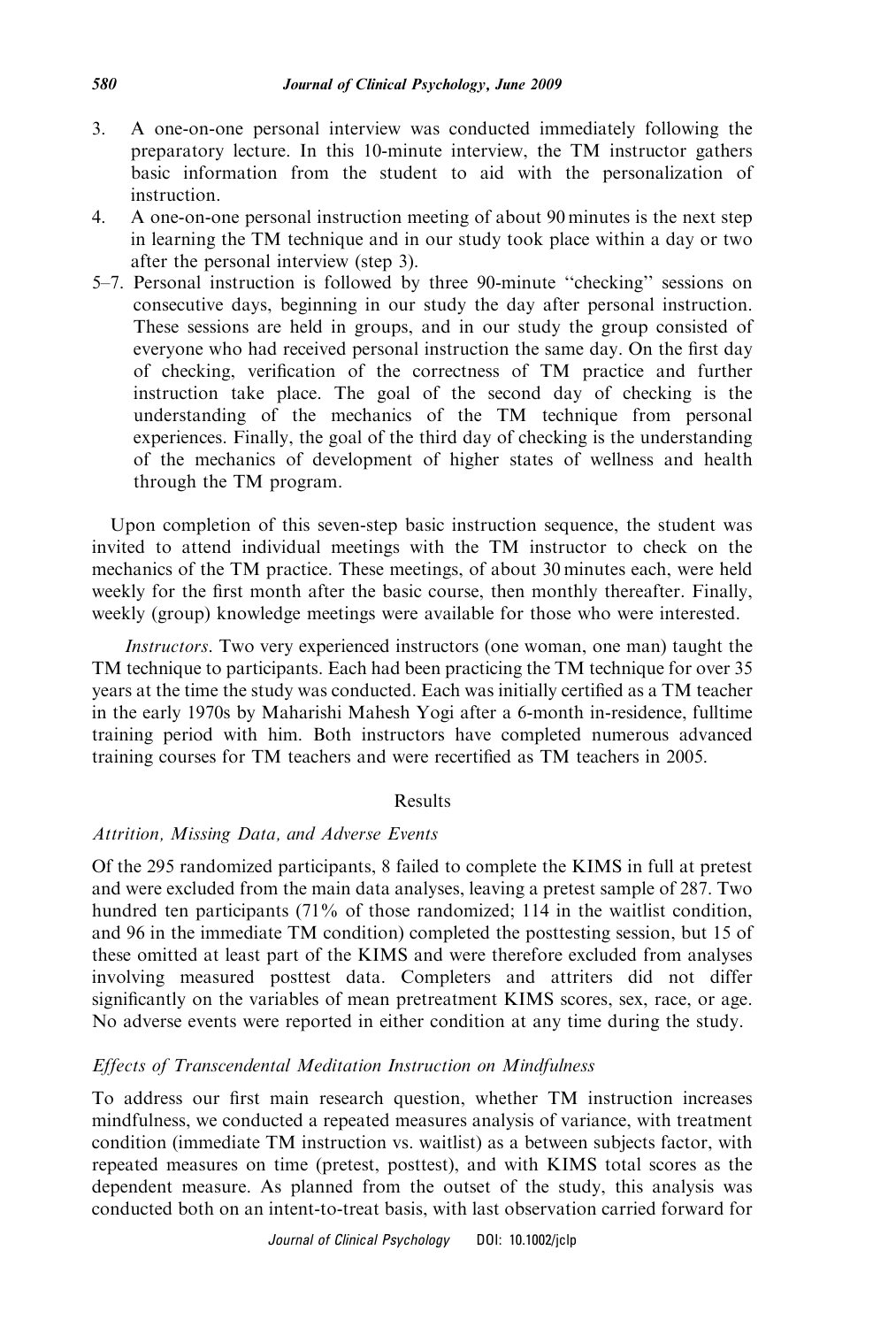|                                          | Testing session | Group                            | KIMS total score | Observe      |              |              | Describe Act-with-awareness Accept-without-Judgment                                                                                                                                                                                                                                                    |
|------------------------------------------|-----------------|----------------------------------|------------------|--------------|--------------|--------------|--------------------------------------------------------------------------------------------------------------------------------------------------------------------------------------------------------------------------------------------------------------------------------------------------------|
| All subjects $(N = 287)$                 | Pre             | $TM(N = 142)$                    | 127.86 (16.93)   | 41.78 (7.61) | 28.92 (5.90) | 28.10 (5.62) | 28.98 (6.78)                                                                                                                                                                                                                                                                                           |
|                                          |                 | WL $(N = 145)$<br>TM $(N = 142)$ | 127.92 (16.93)   | 41.99 (7.40) | 28.41 (6.00) | 27.75 (5.81) | 29.82 (6.63)                                                                                                                                                                                                                                                                                           |
|                                          | Post            |                                  | 132.41 (17.51)   | 43.40 (8.10) | 29.88 (5.54) | 29.47 (5.44) | 30.36 (7.17)                                                                                                                                                                                                                                                                                           |
|                                          |                 | $WL (N = 145)$                   | 128.31 (17.15)   | 40.73 (7.73) | 28.60 (6.02) | 28.10 (5.91) | 30.11 (7.16)                                                                                                                                                                                                                                                                                           |
|                                          |                 |                                  | $d = .24$        | $d = .34$    | $d = 0.22$   | $d = .24$    | $d = .03$                                                                                                                                                                                                                                                                                              |
| Completer sample $(N = 195)$             | Pre             | TM $(N = 86)$                    | 127.48 (16.64)   | 11.92 (7.06) | 28.47 (6.08) | 27.82 (5.83) | 29.28 (6.95)                                                                                                                                                                                                                                                                                           |
|                                          |                 | $WL (N = 109)$                   | 128.03 (16.65)   | 41.79 (7.54) | 28.72 (6.24) | 27.60 (5.65) | 29.72 (6.88)                                                                                                                                                                                                                                                                                           |
|                                          | Post            | TM $(N = 86)$                    | 135.08 (17.06)   | 43.26 (8.13) | 29.94 (5.53) | 29.80 (5.42) | 31.91 (7.00)                                                                                                                                                                                                                                                                                           |
|                                          |                 | $WL (N = 109)$                   | 128.42 (17.68)   | 40.92 (7.69) | 28.95 (6.31) | 28.12 (5.91) | 30.07 (7.58)                                                                                                                                                                                                                                                                                           |
|                                          |                 |                                  | $d = 38$         | $d = .30$    | $t = 17$     | $d = 29$     | $d = 0.25$                                                                                                                                                                                                                                                                                             |
| KIMS = Kentucky Inventory of Mindfulness |                 |                                  |                  |              |              |              | Note. For the analysis of all subjects, the data from the pretesting session was carried forward for those subjects who did not complete the KIMS at the posttesting session.<br>Skills; TM = Transcendental Meditation; WL = waitlist $d = (TM)$ posttest mean-WL posttest mean) divided by pooled SD |

# Transcendental Meditation and Mindfulness 581  $\mathbf{I}$  $\mathbf{r}$

Journal of Clinical Psychology DOI: 10.1002/jclp

Table 2<br>Mean (SD) KIMS Total and Subscale Scores Mean (SD) KIMS Total and Subscale Scores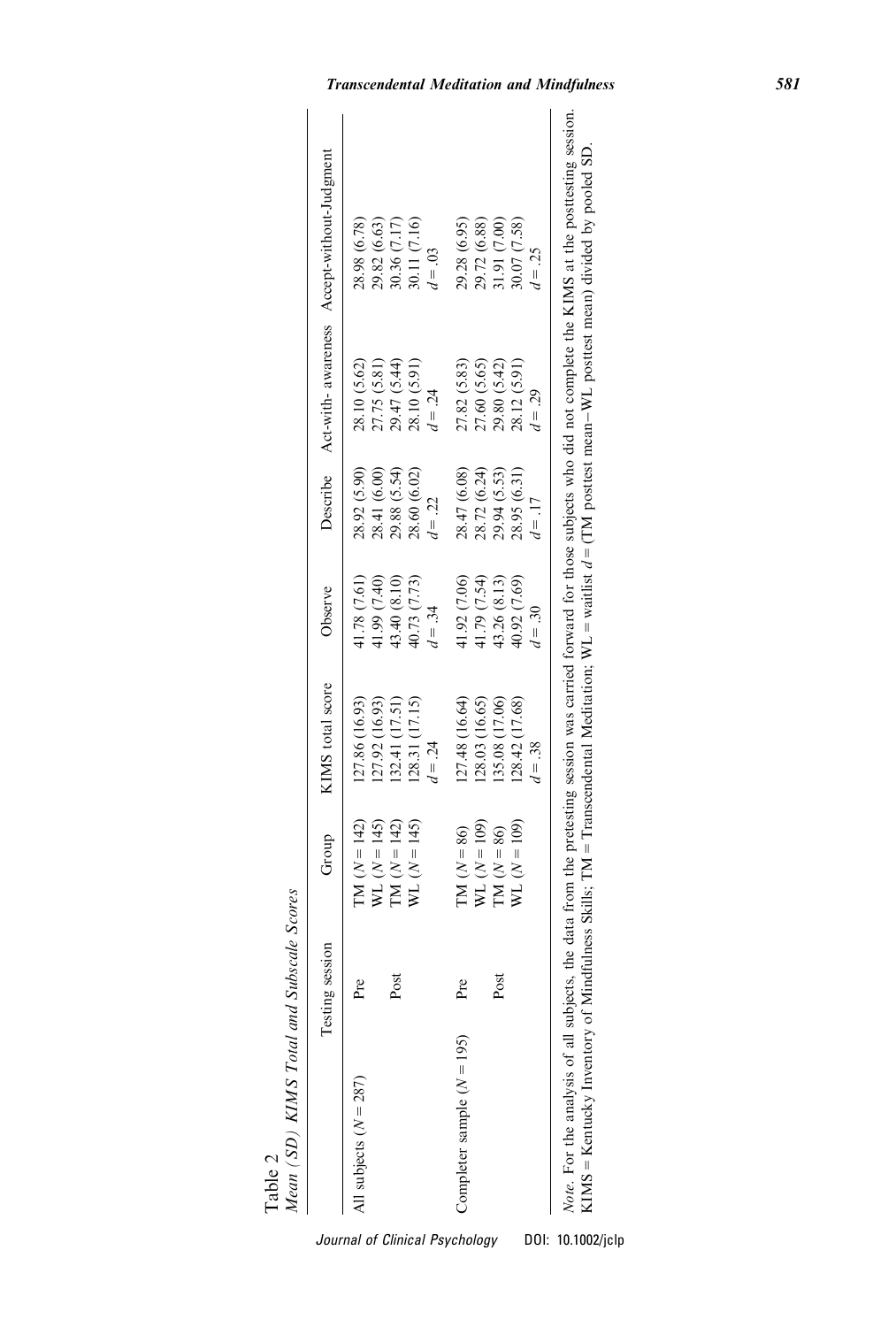those who provided complete pretest but not posttest KIMS data, and for completers only. In the intent-to-treat analysis, the time  $\times$  treatment interaction was significant,  $F(1, 285) = 14.02$ ,  $p < .001$ . The effect size was small per conventional criteria (Cohen, 1988), with  $d$  ([TM posttest mean-WL posttest mean] divided by pooled  $SD$  = .24. The time  $\times$  treatment interaction was followed up with simple effects analyses. The effect of time (pretest vs. posttest) was significant within the immediate TM condition,  $F(1, 570) = 5.11$ ,  $p < .03$ , but not in the waitlist condition,  $F(1, 570) = 0.04, p > 0.8.$ 

In the completers-only analysis, the time  $\times$  treatment interaction was again significant,  $F(1, 193) = 20.13$ ,  $p < .001$ ), and the effect size was midway between small and medium,  $d = 0.38$ . In simple effects analyses, the effect of time was significant within the immediate TM condition,  $F(1, 392) = 8.62$ ,  $p < .01$ , but not in the waitlist condition,  $F(1, 392) = 0.03$ ,  $p > .8$ .

Descriptive statistics for each treatment condition at each time point, in the intentto-treat sample and in the completer sample, appear in Table 2. Effect sizes for individual subscales are also in Table 2. Treatment condition effects were generally similar across subscales, except that the effect on accept-without-judgment was noticeably smaller  $(d = .03)$  in the intent-to-treat sample.

Of the 86 participants in the completer subsample who had received TM instruction,  $57 \ (66\%)$  reported being adherent to practice instructions, defined as having meditated at least once a day in the week prior to posttesting. These participants did not differ on changes in mindfulness from their nonadherent counterparts. An analysis of covariance, with adherence as the independent variable, pretest KIMS total score as the covariate, and posttest KIMS total score as the dependent measure, yielded a nonsignificant effect for adherence,  $F(1, 83) = 2.26$ ,  $p = .14$ .

# Positive correlation of KIMS observe and accept-without-judgment: An effect of meditation or a self-selection factor for learning meditation?

The second main aim of our study was to examine the subscale intercorrelations of the KIMS before and after TM instruction. We were especially interested in determining whether a positive correlation between observe and accept-withoutjudgment subscales results from practicing meditation or is instead characteristic of those who choose to take up meditation.

Meditation effects on KIMS subscale intercorrelations. Intercorrelations of KIMS subscales in each treatment condition at each testing session appear in Table 3. All subscale intercorrelations, including the correlation of the observe subscale with the accept-without-judgment subscale, were positive in each treatment condition at each testing session. Using r-to-z transformation of the correlations, and Z tests of the significance of differences in correlations, there were no significant differences between the TM and waitlist subsamples either before or after treatment. There were also no significant differences in either treatment condition between pretest and posttest subscale intercorrelations (see Table 3). Thus, whereas learning and practicing the TM technique led to small to moderate increases in level of selfreported mindfulness (Table 2), it did not alter the interrelations among mindfulness facets (Table 3).

Self-selection effects on KIMS subscale intercorrelations. To examine the possibility that a self-selection effect is responsible for a positive correlation of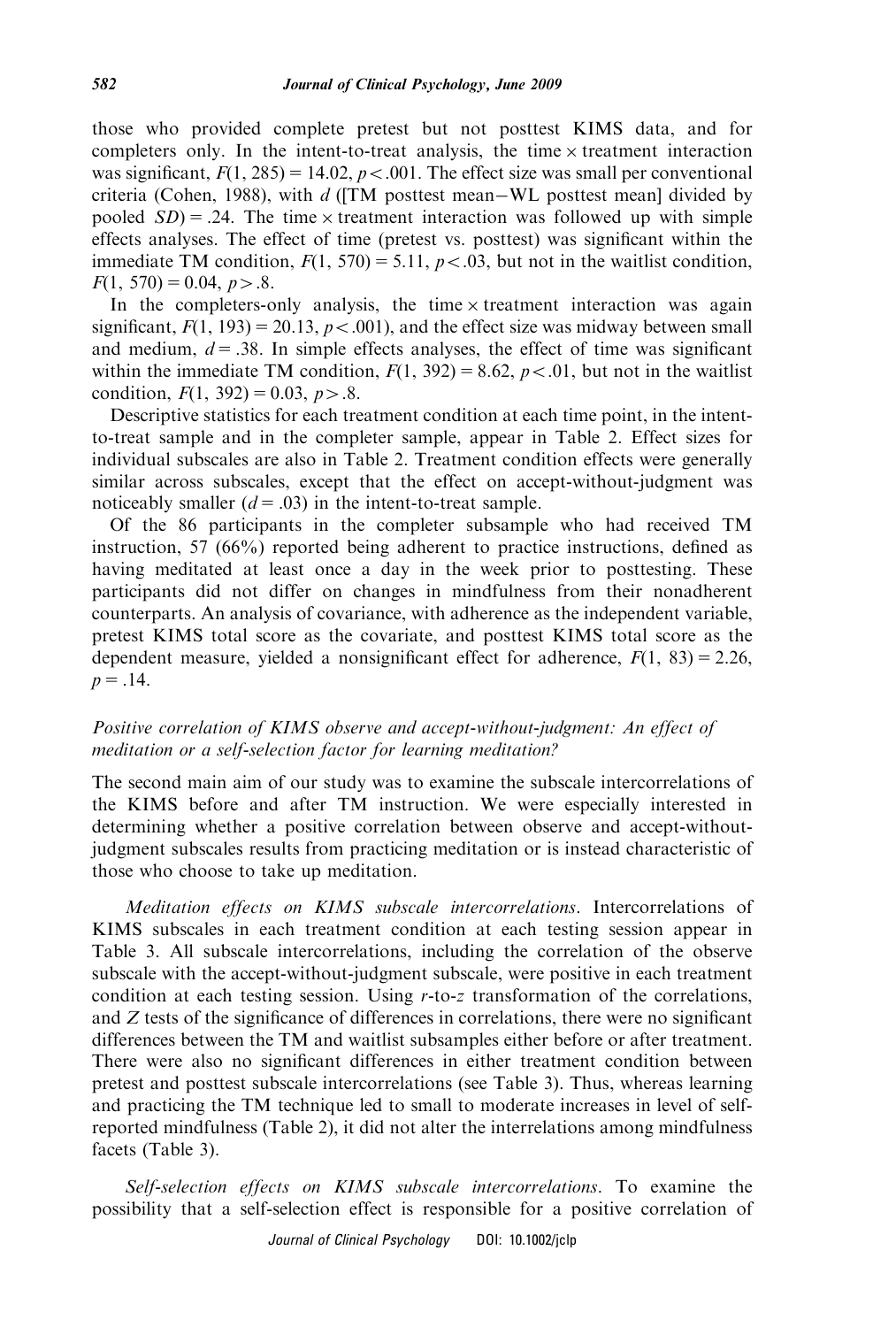| Table |  |  |  |
|-------|--|--|--|
|-------|--|--|--|

Comparison of KIMS Subscale Intercorrelations as a Function of Treatment Condition and Measurement Point

|                         |                                            | $rTM-Prea$              | $rTM-Posta$              | $Z^{\rm b}$ |
|-------------------------|--------------------------------------------|-------------------------|--------------------------|-------------|
| TM Subgroup compared    | Observe/describe                           | .35                     | .39                      | .35         |
| across testing sessions | Observe/act-with-awareness                 | .31                     | .34                      | .25         |
|                         | Observe/accept-without-judgment            | .25                     | .21                      | .45         |
|                         | Describe/act-with-awareness                | .18                     | .29                      | 1.01        |
|                         | Describe/accept-without-judgment           | .23                     | .25                      | .16         |
|                         | Act-with-awareness/accept-without-judgment | .32                     | .35                      | .36         |
|                         |                                            | $rWL$ -Pre <sup>a</sup> | $rW1$ -Post <sup>a</sup> | $Z^{\rm b}$ |
| WL Subgroup compared    | Observe/describe                           | .33                     | .34                      | .01         |
| across testing sessions | Observe/act-with-awareness                 | .19                     | .18                      | .11         |
|                         | Observe/accept-without-judgment            | .15                     | .20                      | .65         |
|                         | Describe/act-with-awareness                | .21                     | .33                      | 1.52        |
|                         | Describe/accept-without-judgment           | .20                     | .22                      | .22         |
|                         | Act-with-awareness/accept-without-judgment | .40                     | .40                      | .01         |
|                         |                                            | $rTM$ -Pre <sup>a</sup> | $rWL$ -Pre <sup>a</sup>  | $Z^{\rm b}$ |
| Pretesting session      | Observe/describe                           | .35                     | .33                      | .18         |
| intercorrelations       | Observe/act-with-awareness                 | .31                     | .19                      | 1.10        |
| compared across         | Observe/accept-without-judgment            | .25                     | .15                      | .90         |
| treatment group         | Describe/act-with-awareness                | .18                     | .21                      | .22         |
|                         | Describe/accept-without-judgment           | .23                     | .20                      | .22         |
|                         | Act-with-awareness/accept-without-judgment | .32                     | .40                      | .78         |
|                         |                                            | $rTM-Posta$             | $rWL$ -Post <sup>a</sup> | $Z^b$       |
| Posttesting session     | Observe/describe                           | .39                     | .34                      | .52         |
| intercorrelations       | Observe/act-with-awareness                 | .34                     | .18                      | 1.44        |
| compared across         | Observe/accept-without-judgment            | .21                     | .20                      | .05         |
| treatment group         | Describe/act-with-awareness                | .29                     | .33                      | .45         |
|                         | Describe/accept-without-judgment           | .25                     | .22                      | .24         |
|                         | Act-with-awareness/accept-without-judgment | .35                     | .40                      | .44         |

*Note.* None of the differences in correlation are significant.  $TM = Transcendental$  Meditation;  $WL =$  waitlist.

 ${}^{a}$ Pearson correlations ( $r$ -to- $z$  transformation is not shown).

 ${}^{b}Z$  values for tests of the differences between correlations. Comparisons across time within the same subsample (i.e., nonindependent correlations) were conducted using methods described by Steiger (1980).

observe and accept-without-judgment KIMS subscales among those with meditation experience, we statistically compared the pretreatment subscale intercorrelations in our study of students interested in learning the TM program with the intercorrelations reported by Baer et al. (2004; combined sample, p. 197) for a sample with limited meditation experience (see Table 4).

As indicated in Table 4, there were two significant differences between our sample and that of Baer et al. (2004). In our study, the observe and act-with-awareness subscales were significantly more strongly positively correlated than in Baer et al. (2004). Also, in our study the observe and accept-without-judgment subscales were significantly positively correlated, a significant difference from the (negative) correlation obtained by Baer et al. (2004).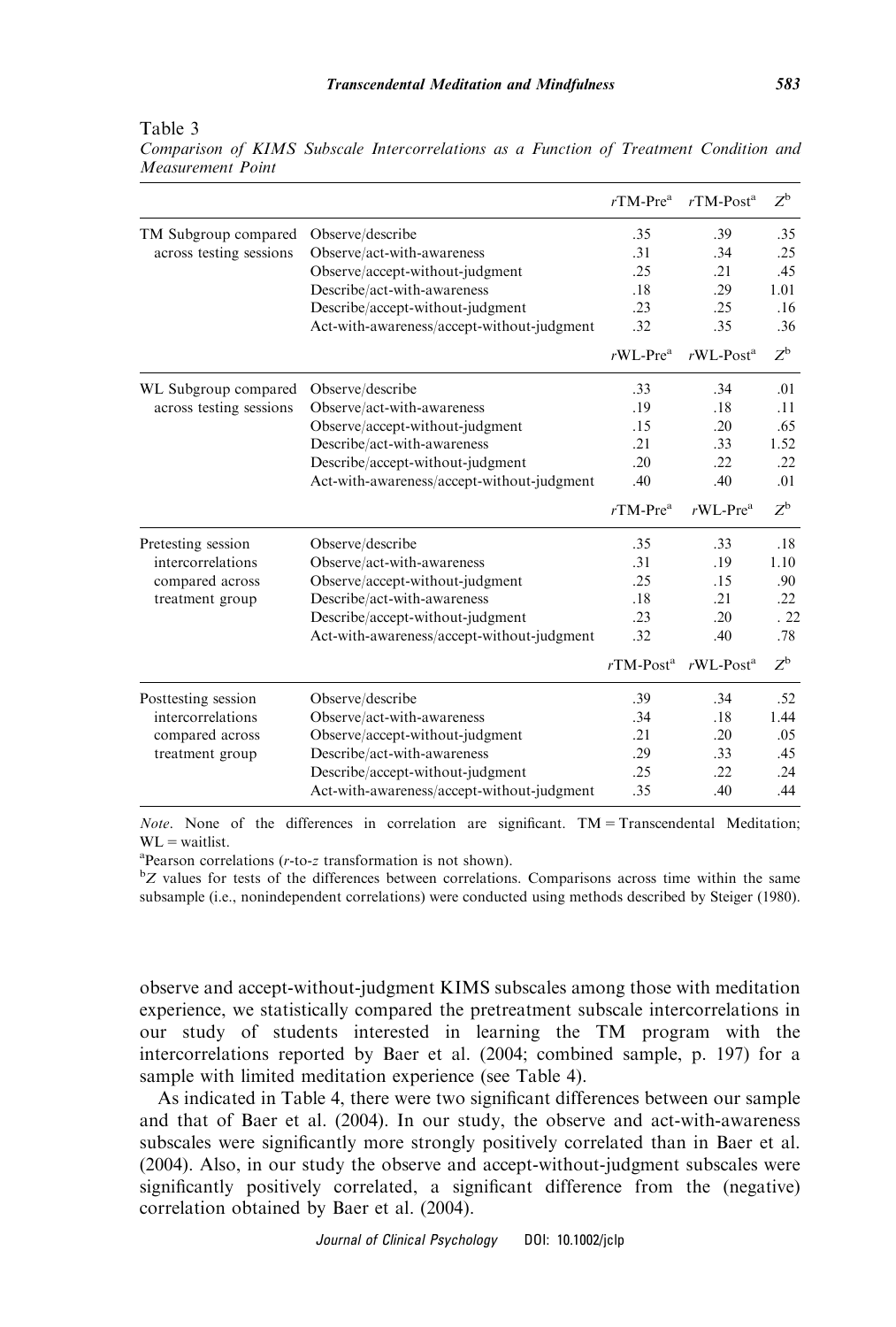#### Table 4

Comparison of Pretreatment Full-Sample Subscale Intercorrelations in the Present Study to the Combined Sample in Baer et al. (2004)

|                                            | r Present study <sup>a</sup> | r Baer et al. $(2004)$<br>Combined sample <sup>b</sup> |         |
|--------------------------------------------|------------------------------|--------------------------------------------------------|---------|
| Observe/describe                           | .34                          | .22                                                    | 1.75    |
| Observe/act-with- awareness                | .25                          | .09                                                    | $2.17*$ |
| Observe/accept-without-judgment            | .20                          | $-.14$                                                 | $5.01*$ |
| Describe/act-with- awareness               | .20                          | .26                                                    | .88     |
| Describe/accept-without-judgment           | .21                          | .34                                                    | 1.87    |
| Act-with-awareness/accept-without-judgment | .36                          | .29                                                    | .96     |

 $*_{p<.05}^{*}$ <br> $\frac{1}{2}N - 28$ 

 $\hat{N} = 287$ .

 ${}^{\rm b}N = 445.$ 

#### Discussion

As part of a randomized waitlist controlled trial over 3 months on the effects of the TM program in a nonclinical sample of university students, we examined the effects of TM practice on mindfulness. As hypothesized, instruction in, and practice of, the TM technique led to significant increases in self-reported mindfulness, relative to waitlist controls.

# Intercorrelation of Mindfulness Facets

Besides examining the effect of the TM program on mean levels of mindfulness, this study also followed up on intriguing findings reported by Baer and her colleagues concerning the interrelations among facets of mindfulness. A subscale measuring the skill of observing one's internal experience was negatively correlated with acceptingwithout-judgment in a general sample (Baer et al., 2004) and failed to load on a second-order mindfulness factor (Baer et al., 2006). Each of these findings was reversed when a subset of participants with meditation experience was examined separately (Baer et al., 2006). As noted in the beginning of this article, this pattern could mean that meditation practice disrupts an otherwise typical association between observation and judgment of thoughts and feelings, or the results could have reflected a self-selection effect such that people for whom observation of internal experience is associated with nonjudgmental acceptance are more likely to be interested in taking up meditation. Our findings favor the self-selection interpretation. Given nonsignificant differences between TM and waitlist conditions, and between pretest and posttest measures in subscale intercorrelations (Table 3), we have no basis to conclude that meditation changes the associations of mindfulness facets. Conversely, our finding a significant pretreatment positive correlation between observe and accept-without-judgment mindfulness subscales (Table 4) suggests that this positive association is characteristic of those interested in learning to meditate, as opposed to being a result of instruction and practice of meditation.

Methodological limitations suggest that these intercorrelation results should be interpreted cautiously, however. Comparing our subscale intercorrelation results with those of Baer et al. (2004) was predicated on the assumption that the main difference between the samples is that our participants had chosen to learn a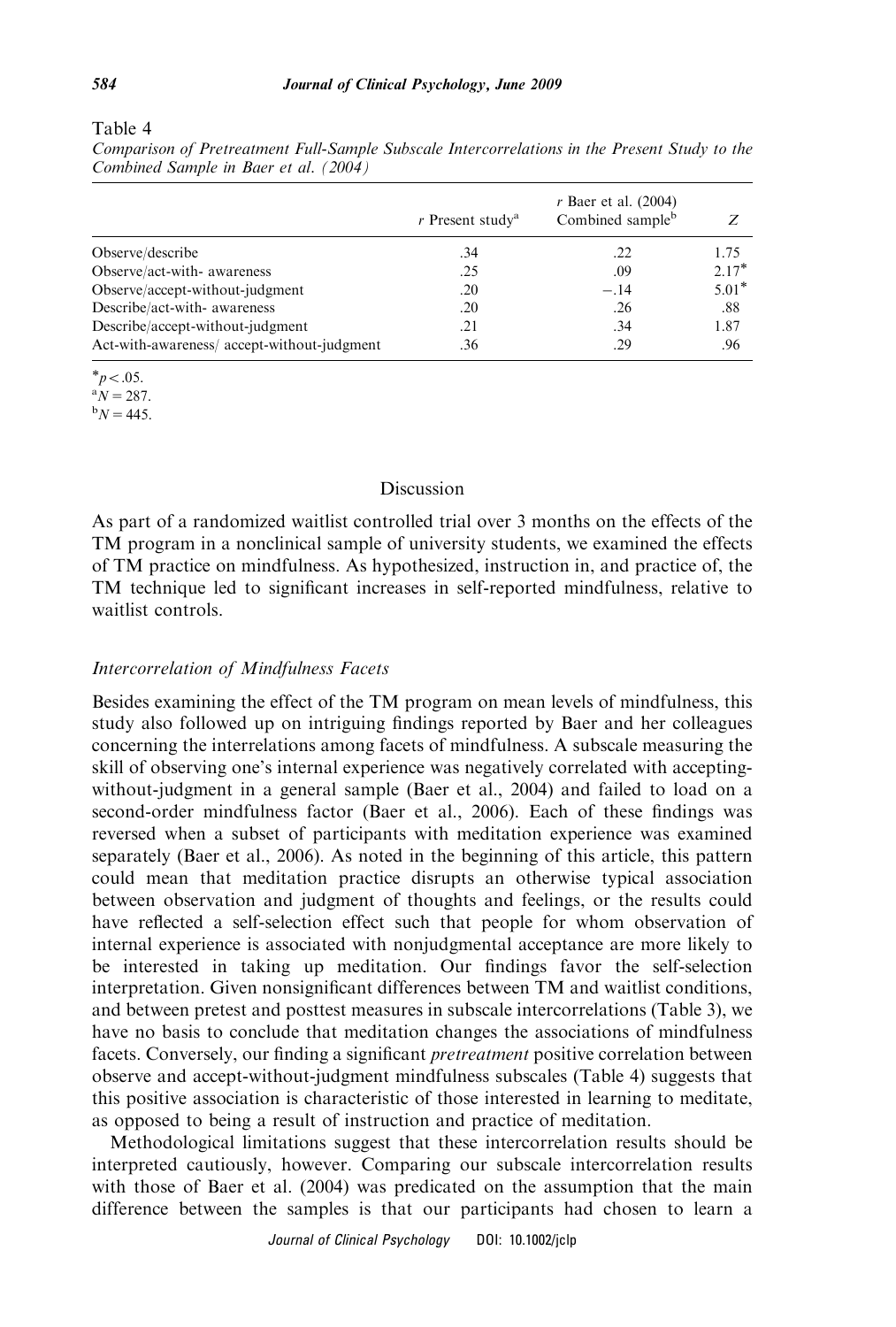meditation technique. It is certainly possible, though, that the samples differed in other relevant ways. Future research could address this concern by assembling one unselected sample of participants with no meditation experience, measuring mindfulness, and exposing participants to videos or other materials concerning meditation to determine whether interest in meditation moderates the associations among mindfulness facets.

Also, our intercorrelation results speak to differences between participants (e.g., whether those who score the highest in observe also tend to score higher than other participants in accept-without-judgment), but not to within-individual changes in the entrainment of mindfulness skills (e.g., whether for a given person, learning to meditate alters the extent to which fluctuations in observation of her or his thoughts and feelings are matched by fluctuations in acceptance). Future research could distinguish the between from the within perspective by measuring mindfulness skills on multiple occasions both before and after participation in TM instruction.

#### Effect of Transcendental Meditation Instruction on Mindfulness

The significant increase in average self-reported mindfulness, compared to waitlist controls, among participants in our TM condition is encouraging in view of earlier research suggesting that mindfulness is associated with psychological well-being. Brown and Ryan (2003), for example, found self-reported mindfulness to be negatively related to neuroticism, anxiety, and depressive symptoms, whereas mindfulness was positively correlated with self-rated physical health, self-esteem, and satisfaction with life. Future research could link these two observations (TM practice increases mindfulness; mindfulness is associated with psychological well-being) by testing whether mindfulness functions as a mediator of effects of TM instruction and practice on psychological well-being.

Although the research reported in this article has methodological strengths such as the use of random assignment to conditions and a fairly large, diverse sample, method limitations again should be considered when interpreting this finding.

First, we experienced considerable participant attrition, with 85 of 295 (29%) of those who completed pretesting failing to complete the posttest assessment. We do not have detailed data on reasons for attrition, but anecdotally they appeared to include (a) location/scheduling issues (e.g., a student who leaves the country for a semester abroad before the posttest evaluation can be completed), (b) inconvenience (e.g., participants from other universities not being willing and able to return to American University for repeated assessments), and (c) general loss of interest in project participation among some students. Although it would have been preferable to maintain the entire sample intact for posttesting, a significant advantage for the immediate TM condition relative to waitlist control in increasing mindfulness held up in intent-to-treat analyses with last observation carried forward for those who failed to complete posttesting.

Second, the "dose" of TM practice in our project was not large, which may have contributed to the relatively small effects on mindfulness. One limiting factor in this respect is nonadherence. Simply being instructed in the TM program would not be expected to increase mindfulness if the student does not continue to practice. The recommended practice schedule is twice per day. Examination of posttest reports from our TM participants regarding their practice habits indicated that only about two thirds (66%) of TM participants reported that they had been meditating regularly, defined as at least once a day. There was no significant difference in change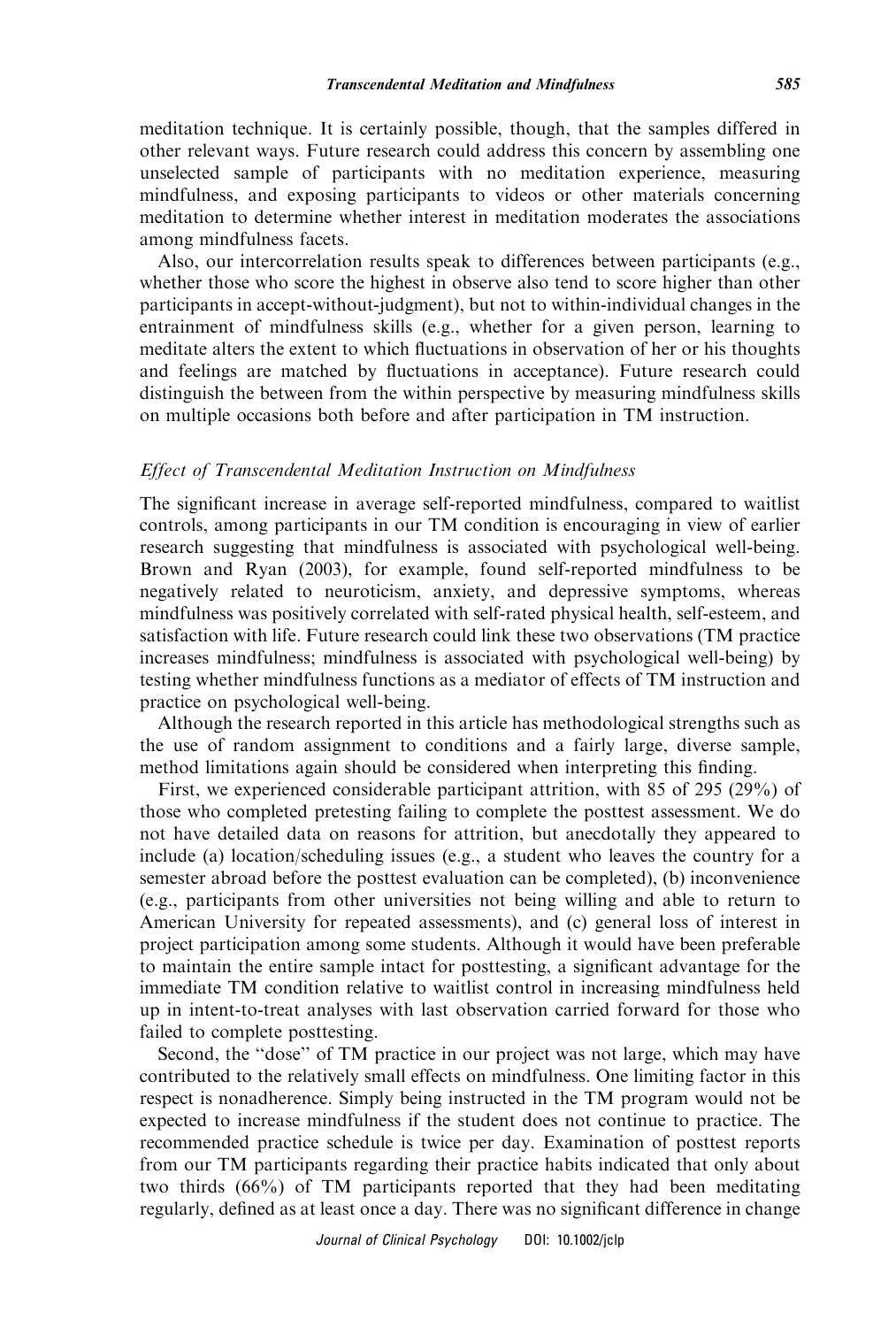in mindfulness between the more and the less adherent participants, but the measure of adherence was of uncertain validity, a one-shot retrospective estimate covering only the week prior to posttesting. Future studies should (a) use more detailed selfmonitoring logs for meditation practice throughout the project period to provide a more definitive test of the association of practice frequency with changes in mindfulness, and (b) evaluate the utility of interventions for promoting adherence to TM practice. Even for participants whose adherence was 100%, the dose issue remains relevant, given that we evaluated a brief (3 months) period of TM practice. Future studies should explore whether a longer duration of TM practice would result in larger increases in mindfulness.

Third, our participants were not selected on the basis of poor mindfulness skills or any condition associated with low mindfulness. It is therefore perhaps not surprising that effects were not very large (e.g.,  $d = .38$  for KIMS total scores in the completersonly sample). Studies in clinical samples might yield larger effects. An uncontrolled pretest–posttest study (Carmody & Baer, 2008) of mindfulness-based stress reduction in a heterogeneous clinical sample (e.g., chronic pain, anxiety, and debilitating stress) obtained the following effect sizes on subscales of the Five-Facet Mindfulness Questionnaire (Baer et al., 2006; the parallel KIMS subscale effect sizes, calculated in the same manner for the TM condition in our study, are in parentheses): observe .91 (.24), describe .47 (.37), act-with-awareness .58 (.46), and nonjudging of inner experience .68 (.49). Thus, the subscale effects in Carmody and Baer (2008) were consistently larger, in the case of the observe subscale much larger, than in our study, but it is not possible to determine whether this discrepancy is a function of differences in sampling method (nonclinical vs. clinical) or type of intervention (TM program vs. MBSR), or both. Indeed, the absence of an MBSR condition or any active comparison intervention is a fourth important method limitation of our research, making it impossible to determine the specificity or relative magnitude of TM effects on mindfulness.

Comparative studies of the TM program and other interventions would be an important priority for future mindfulness research. In designing such comparative studies, it will be important to consider carefully the timing and nature of the assessment battery to maximize the practical and theoretical informativeness of the findings (cf. Kraemer, Wilson, Fairburn, & Agras, 2002). In particular, we speculate that there may be differences in how TM practice increases mindfulness versus how other interventions do so. For example, Vipassana meditation from the Buddhist tradition explicitly aims to develop mindfulness and may therefore have a particularly strong effect on use of mindfulness skills. ''Mindfulness is characterized by dispassionate, non-evaluative and sustained moment-by-moment awareness of perceptible mental states and processes'' (Grossman, Niemann, Schmidt, & Walach, 2004; Schwartz & Clark, 2006). Every experience includes the tripartite structure of the subject or experiencer, the object of experience, and the integrative processes (Velmans, 1993). Observing and categorizing experience during Vipassana may help to separate the three components that constitute experience. Thus, one would be more aware—mindful—of the processes and objects of experience.

The practice of Transcendental Meditation, on the other hand, is described as transcending both the object and processes of experience, leaving the experiencer or subject alone—the experience of transcendental consciousness (Maharishi, 1994). The state of transcendental consciousness is also called *restful alertness* based on physiological measures seen during this state, including heightened brain activity in frontal executive circuits in positron emission tomography (PET scanning; Newberg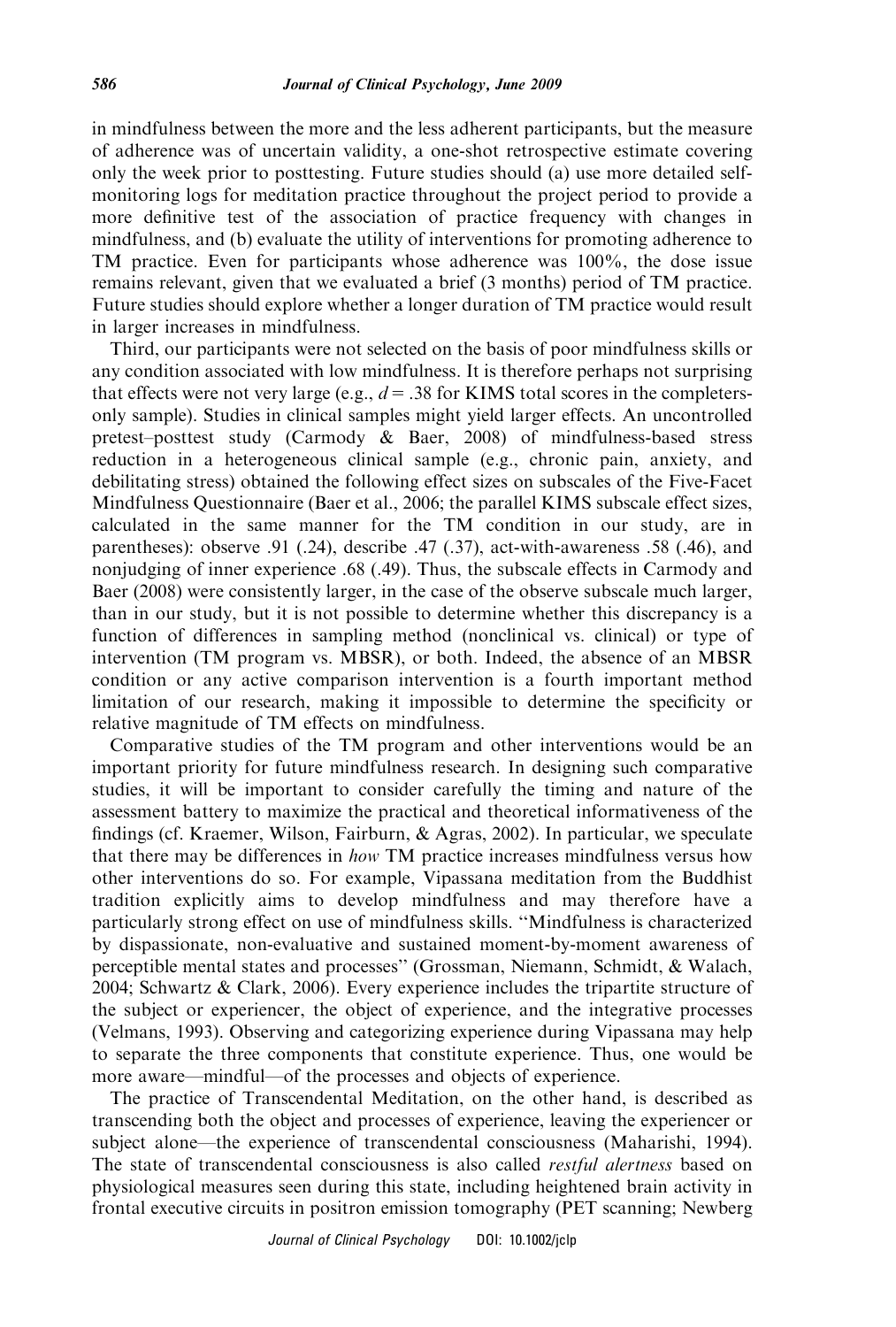et al., 2006) and magnetoencephalographic (MEG) studies (Yamamoto, Kitamura, Yamada, Nakashima, & Kuroda, 2006), high frontal and anterior/posterior alpha coherence (Dillbeck & Bronson, 1981; Gaylord, Orme-Johnson, & Travis, 1989; Travis & Arenander, 2006), and elevated parasympathetic activity (Travis & Wallace, 1999; for a review, see Jevning, Wallace, & Beidebach, 1992). Regular TM practice is hypothesized to result in a permanent integration of pure consciousness with other states of consciousness—waking, sleeping, and dreaming. Then selfawareness has become the unbroken continuum for all experience (Mason et al., 1997; Travis et al., 2004; Travis, Tecce, Arenander, & Wallace, 2002). Mindfulness resulting from TM practice is therefore not something one has to practice, but rather a description of the goal of growth of higher states—first contact with pure consciousness, then integration of pure consciousness with waking, sleeping, and dreaming (Alexander et al., 1990; Maharishi, 1994).

Testing the subtle distinction between mindfulness as a directly intended, intentionally created state (Vipasanna or other mindfulness meditations) and mindfulness as an automatic byproduct of having eventually achieved integration of pure consciousness with other states of consciousness (TM) would require a comparative study of these approaches using frequent measurement of mindfulness, but also of neurologic and other psychophysiologic states associated with restful alertness.

## Conclusion

Despite its limitations, we believe that the research reported in this article makes two meaningful contributions. First, it appears that the interrelations among mindfulness components differ for meditators and nonmeditators, but this may be a function of interest in meditation rather than a result of the practice itself. Second, the TM program can lead to increased mindfulness. Future large-scale studies comparing, and more precisely characterizing, the effects of TM instruction and other interventions on mindfulness would be justified.

#### References

- Alexander, C., Davies, J., Dixon, C.A., Dillbeck, M., Druker, S., Oetzel, R.M., et al. (1990). Growth of higher stages of consciousness: Maharishi vedic psychology of human development. In C. Alexander & E. Langer (Eds.), Higher stages of human development: Perspectives on adult growth (pp. 259–341). New York: Oxford University Press.
- Alexander, C.N., Robinson, P., & Rainforth, M. (1994). Treating and preventing alcohol, nicotine, and drug abuse through Transcendental Meditation A review and statistical metaanalysis. Alcoholism Treatment Quarterly, 11, 13–87.
- Baer, R., Smith, G., & Allen, K. (2004). Assessment of mindfulness by self-report: The Kentucky Inventory of Mindfulness Skills. Assessment, 11, 191–206.
- Baer, R., Smith, G., Hopkins, J., Krietemeyer, J., & Toney, L. (2006). Using self-report assessment methods to explore facets of mindfulness. Assessment, 13, 27–45.
- Bloomfield, H., Cain, M.P., & Jaffe, D.T. (1975). Transcendental Meditation: Discovering inner energy and overcoming stress. New York: Delacorte Press.
- Brown, K.W., & Ryan, R.M. (2003). The benefits of being present: Mindfulness and its role in psychological well-being. Journal of Personality and Social Psychology, 84, 822–848.
- Carmody, J., & Baer, R.A. (2008). Relationships between mindfulness practice and levels of mindfulness, medical and psychological symptoms and well-being in a mindfulness-based stress reduction program. Journal of Behavioral Medicine, 31, 23–33.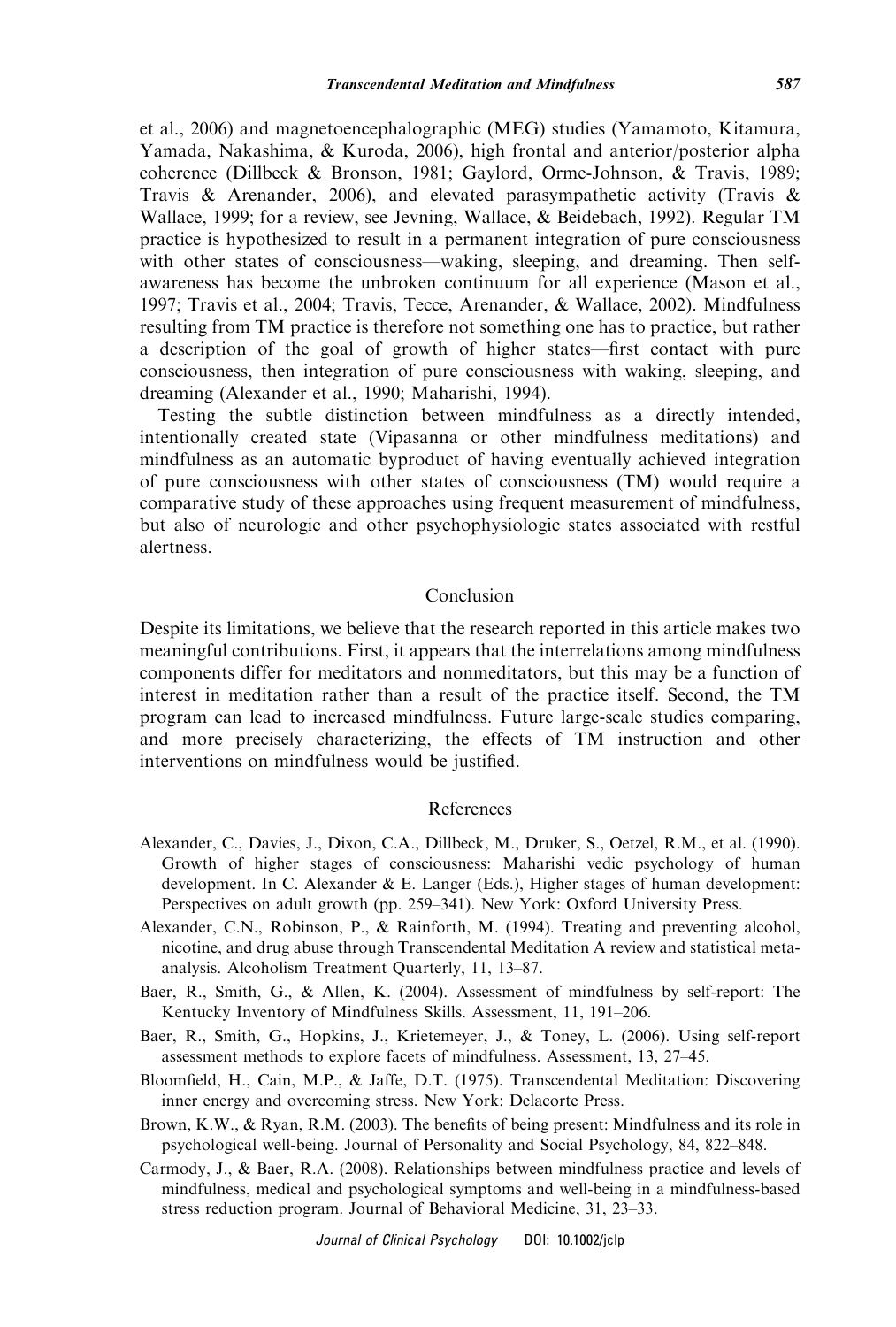- Cohen, J. (1988). Statistical power analysis for the behavioral sciences (2nd ed.). Hillsdale, NJ: Erlbaum.
- Dillbeck, M.C., & Bronson, E.C. (1981). Short-term longitudinal effects of the Transcendental Meditation technique on EEG power and coherence. The International Journal of Neuroscience, 14, 147–151.
- Eppley, K.R., Abrams, A.I., & Shear, J. (1989). Differential effects of relaxation techniques on trait anxiety: A meta-analysis. Journal of Clinical Psychology, 45, 957–974.
- Forem, J. (1974). Transcendental Meditation: Maharishi Mahesh Yogi and the science of creative intelligence. New York: E. P. Dutton.
- Gaylord, C., Orme-Johnson, D., & Travis, F. (1989). The effects of the transcendental meditation technique and progressive muscle relaxation on eeg coherence, stress reactivity, and mental health in black adults. The International Journal of Neuroscience, 46, 77–86.
- Grossman, P., Niemann, L., Schmidt, S., & Walach, H. (2004). Mindfulness-based stress reduction and health benefits. A meta-analysis. Journal of Psychosomatic Research, 57, 35–43.
- Jevning, R., Wallace, R.K., & Beidebach, M. (1992). The physiology of meditation: A review. A wakeful hypometabolic integrated response. Neuroscience and Biobehavioral Reviews, 16, 415–424.
- Kabat-Zinn, J. (1982). An outpatient program in behavioral medicine for chronic pain patients based on the practice of mindfulness meditation: Theoretical considerations and preliminary results. General Hospital Psychiatry, 4, 33–42.
- Kabat-Zinn, J., Wheeler, E., Light, T., & Cropley, T.G. (1998). Influence of a mindfulness meditation-based stress reduction intervention on rates of skin clearing in patients with moderate to severe psoriasis undergoing phototherapy (UVB) and photochemotherapy (PUVA). Psychosomatic Medicine, 60, 625–632.
- Kraemer, H.C., Wilson, G.T., Fairburn, C.G., & Agras, W.S. (2002). Mediators and moderators of treatment effects in randomized clinical trials. Archives of General Psychiatry, 59, 877–883.
- Linehan, M.M. (1993). Cognitive-behavioral treatment of borderline personality disorder. New York: Guilford Press.
- Linehan, M.M., & Dexter-Mazza, E.T. (2008). Dialectical behavior therapy for borderline personality disorder. In D.H. Barlow (Ed.), Clinical handbook of psychological disorders (4th ed., pp. 365–420). New York: Guilford Press.
- Maharishi. (1969). Maharishi Mahesh Yogi on the Bhagavad Gita. New York: Penguin.
- Maharishi. (1994). Celebrating perfection in education. Vlodrop: Maharishi Vedic University Press.
- Mason, L.I., Alexander, C.N., Travis, F.T., Marsh, G., Orme-Johnson, D.W., Gackenbach, J., et al. (1997). Electrophysiological correlates of higher states of consciousness during sleep in long-term practitioners of the Transcendental Meditation program. Sleep, 20, 102–110.
- Newberg, A., Travis, F., Wintering, N., Nidich, S., Alavi, A., & Schneider, R. (2006, August). Cerebral glucose metabolic changes associated with Transcendental Meditation practice. Paper presented at a conference on Neural Imaging, Miami, FL.
- Rainforth, M.V., Schneider, R.H., Nidich, S.I., Gaylord-King, C., Salerno, J.W., & Anderson, J.W. (2007). Stress reduction programs in patients with elevated blood pressure: A systematic review and meta-analysis. Current Hypertension Reports, 9, 520–528.
- Roth, R. (1994). Maharishi Mahesh Yogi's Transcendental Meditation (Rev. ed.). New York: Donald I. Fine, Inc.
- Schneider, R.H., Alexander, C.N., Staggers, F., Rainforth, M., Salerno, J.W., Hartz, A., et al. (2005). Long-term effects of stress reduction on mortality in persons  $\geq$  55 years of age with systemic hypertension. American Journal of Cardiology, 95, 1060–1064.